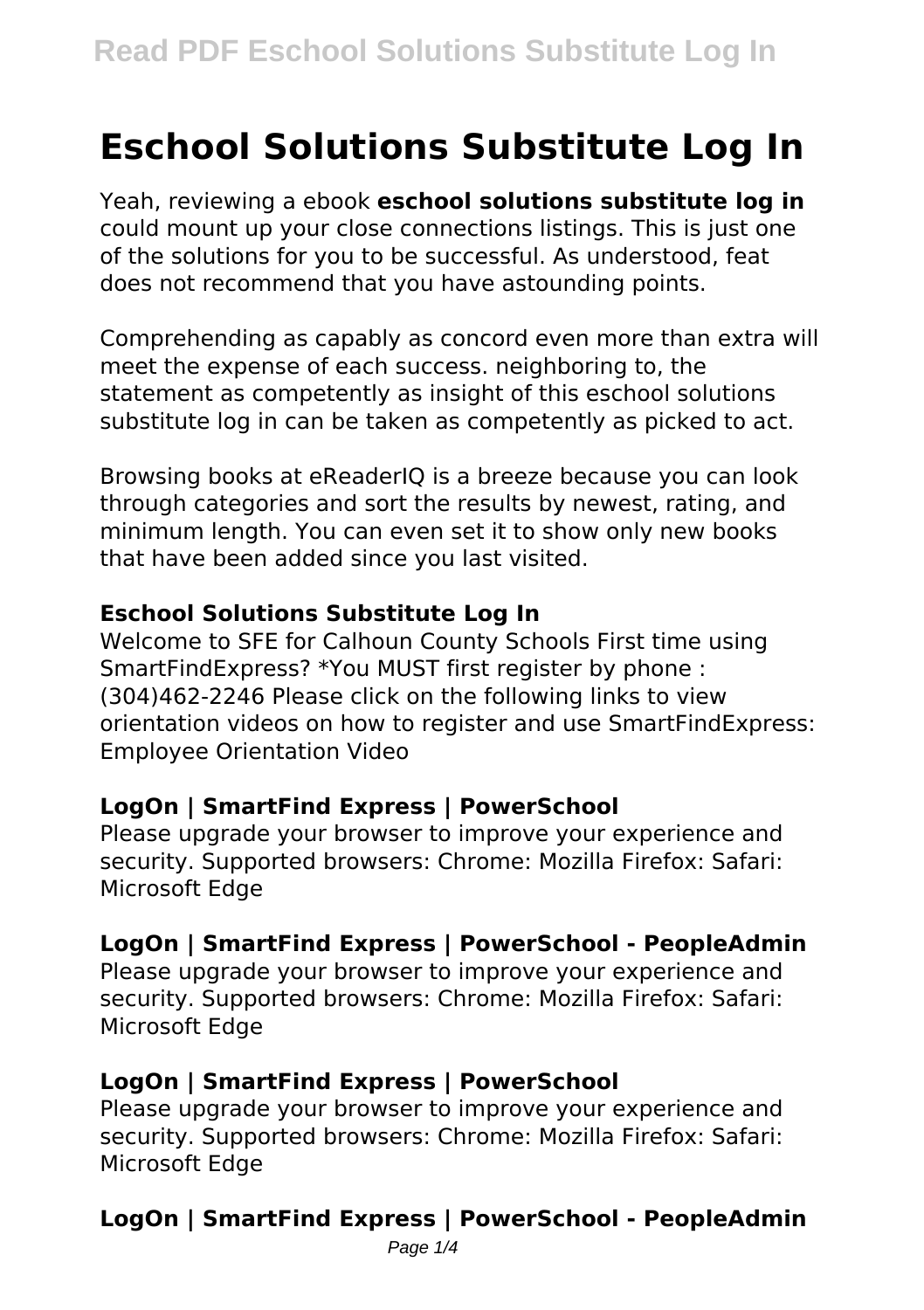Substitute Teachers please call Alyssa Mendoza at the district office at (559) 595-7200 Ext:9091 Password = To create a PASSWORD, click the "Forgot Password" under the submit. Please click on the following links to view orientation videos on how to register and use SmartFindExpress: Employee Orientation Video

#### **LogOn | SmartFind Express | PowerSchool**

Jeffco Public Schools. Access ID. Password

# **LogOn | SmartFind Express | PowerSchool**

Aloha and Welcome to the State of Hawaii Department of Education ALL FIRST-TIME USERS: If you have never used this system before, you must register by calling 1-877-403-2511 (You will be asked to enter your access code. Your access code is your Employee ID number.

# **LogOn | SmartFind Express | PowerSchool**

Please upgrade your browser to improve your experience and security. Supported browsers: Chrome: Mozilla Firefox: Safari: Microsoft Edge

# **LogOn | SmartFind Express | PowerSchool - PeopleAdmin**

Please upgrade your browser to improve your experience and security. Supported browsers: Chrome: Mozilla Firefox: Safari: Microsoft Edge

# **LogOn | SmartFind Express | PowerSchool - PeopleAdmin**

CR BOCES-Sub Coord Services. 15184643920. Access ID

# **LogOn | SmartFind Express | PowerSchool**

Substitute Teacher Temporary Pay Increase effective March 10, 2022 through June 9, 2022: Daily Rate of \$205 Long-term Rate: \$245 . To all staff:

# **LogOn | SmartFind Express | PowerSchool**

Greetings Substitute Teachers! It is with great excitement that the Department of Human Resources would like to make you aware of an amazing opportunity to work with the students of Shelby County Schools. Specialized Educational Assistant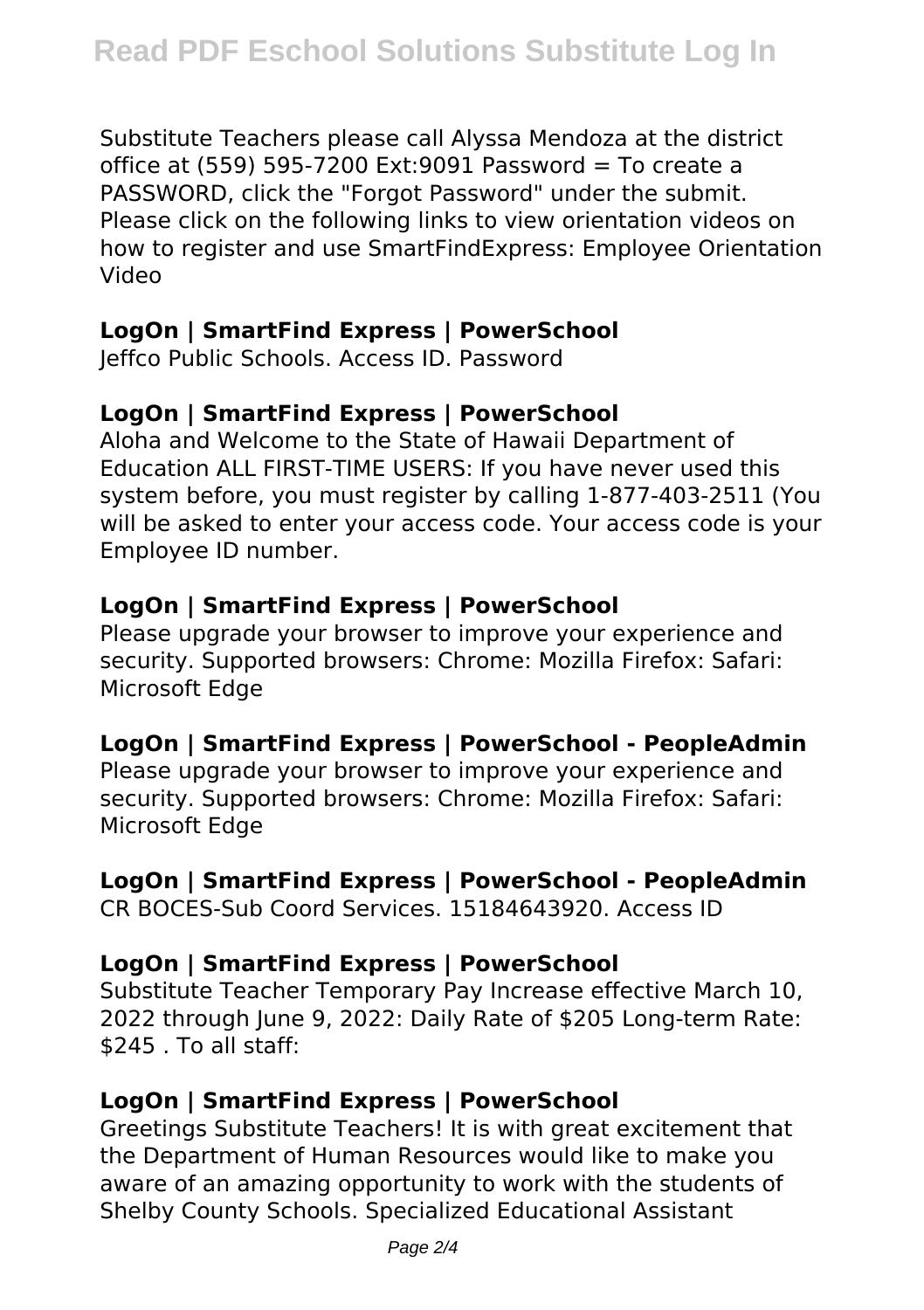positions are now available to support our early learners. We would like for you to consider applying for ...

#### **LogOn | SmartFind Express | PowerSchool**

<<< NYC DOE SUBCENTRAL >>> Access ID. Password

#### **LogOff | SmartFind Express | PowerSchool - PeopleAdmin**

Please upgrade your browser to improve your experience and security. Supported browsers: Chrome: Mozilla Firefox: Safari: Microsoft Edge

#### **LogOn | SmartFind Express | PowerSchool - PeopleAdmin**

Please upgrade your browser to improve your experience and security. Supported browsers: Chrome: Mozilla Firefox: Safari: Microsoft Edge

#### **LogOn | SmartFind Express | PowerSchool - PeopleAdmin**

Please upgrade your browser to improve your experience and security. Supported browsers: Chrome: Mozilla Firefox: Safari: Microsoft Edge

#### **LogOn | SmartFind Express | PowerSchool - PeopleAdmin**

Please upgrade your browser to improve your experience and security. Supported browsers: Chrome: Mozilla Firefox: Safari: Microsoft Edge

#### **LogOn | SmartFind Express | PowerSchool - PeopleAdmin**

Please upgrade your browser to improve your experience and security. Supported browsers: Chrome: Mozilla Firefox: Safari: Microsoft Edge

#### **LogOn | SmartFind Express | PowerSchool - PeopleAdmin**

<<<< TORONTO DISTRICT SCHOOL BOARD >>>> Access ID. Password

#### **LogOff | SmartFind Express | PowerSchool**

Please upgrade your browser to improve your experience and security. Supported browsers: Chrome: Mozilla Firefox: Safari: Microsoft Edge